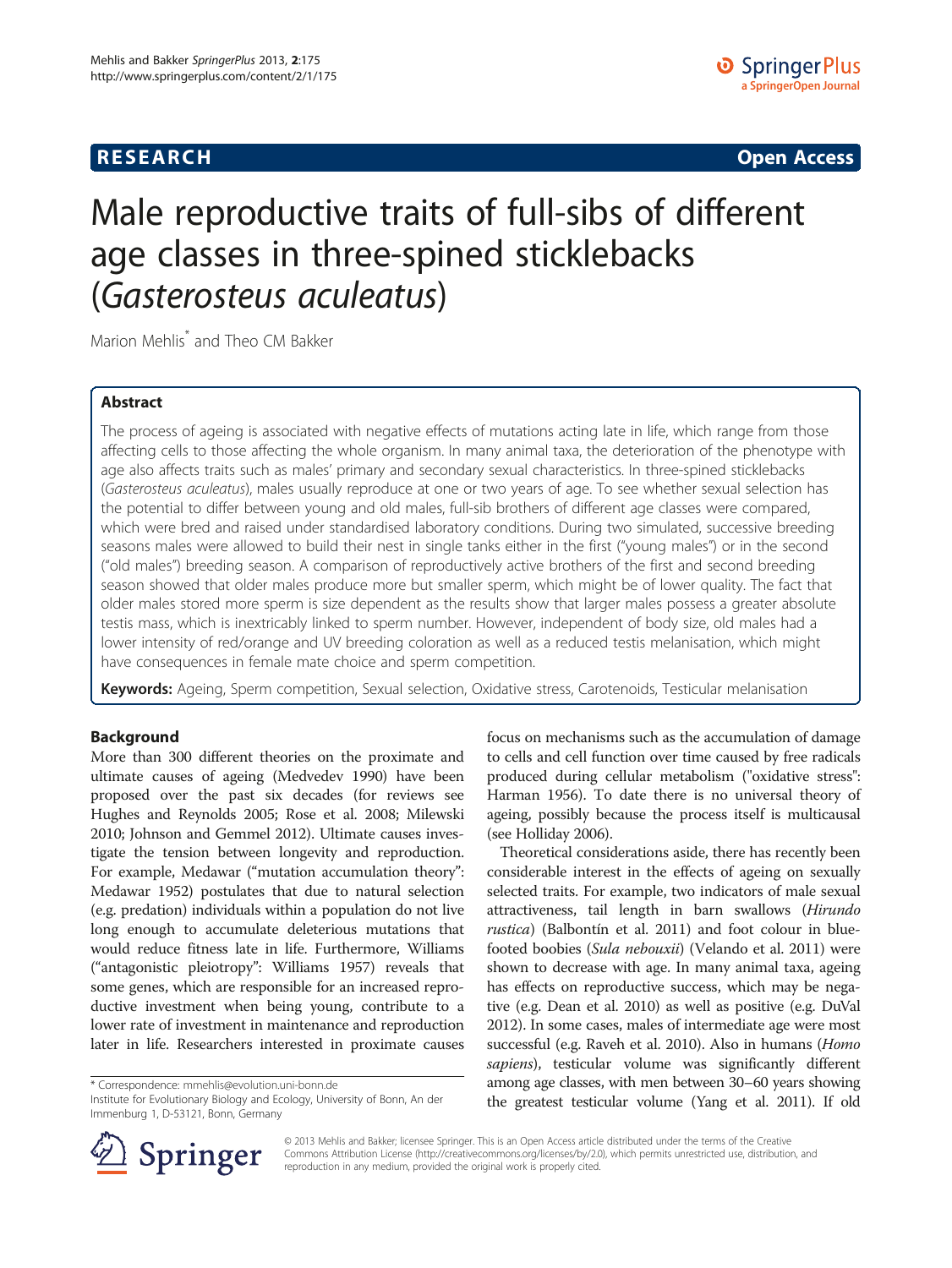males are of lower quality, females will discriminate against them (Beck and Promislow [2007\)](#page-8-0). This exactly happened in the house mouse (Mus musculus domesticus); old males and their scent were less attractive to females (Garratt et al. [2011\)](#page-9-0). Similarly, in the field cricket (Gryllus bimaculatus), females had a strong preference for the songs of young males (Verburgt et al. [2011\)](#page-10-0). On the other hand, in Drosophila bipectinata females preferred to mate with older males, presumably due to the fact that old males mated faster, copulated longer and inseminated more (Somashekar and Krishna [2011](#page-9-0)). In guppies (Poecilia reticulata) old males produced longer but slower sperm and they had larger reserves of strippable sperm when compared to young males (Gasparini et al. [2010\)](#page-9-0). However, artificial insemination did not reveal any effect of age on sperm competition success (Gasparini et al. [2010](#page-9-0)). Overall, a number of studies investigated the influence of ageing on reproductive traits resulting in contradictory findings, which might partly be explained by the different breeding systems of the study animals (see Johnson and Gemmel [2012](#page-9-0) for an overview).

The three-spined stickleback (Gasterosteus aculeatus) is a good model system to study the influences of male age on reproductive traits for several reasons. Depending upon location, sticklebacks breed from April to August. Individuals normally reach reproductive age in their second (one-year-old) or third summer (two-year-old) and die after one or two breeding seasons (but see Gambling and Reimchen [2012](#page-9-0) for a report of some populations in which individuals live for six years or more). During the breeding season males establish territories in the shallow shore region and build a nest composed of filamentous algae. Furthermore, males usually develop a conspicuous red/orange coloration in the cheek region, court many females and provide all of the parental care (Wootton [1976](#page-10-0)). The intensity of male breeding coloration is one of the key determinants of female mate-choice decisions (e.g. McLennan and McPhail [1990;](#page-9-0) Bakker and Milinski [1993](#page-8-0)). Once a female has made her choice, she pushes her way into the male's nest, deposits her eggs and then leaves as the territorial male enters the nest behind her to fertilise the clutch. Female choice can be circumvented to an extent by sneaking behaviour, in which an intruding male dashes through the nest to deposit sperm immediately before or after the territory holder. This is a common behavioural tactic of territorial males in many populations (e.g. Largiadèr et al. [2001\)](#page-9-0), indicating that sperm competition is an important part of the stickleback breeding system. A recent study revealed that competitive males, which had succeeded in establishing a territory and attracting ripe females, performed most of the sneak attempts (Candolin and Vlieger [2013\)](#page-8-0).

In the three-spined stickleback spermatogenesis only occurs during the short photoperiods preceding the breeding season (Borg [1982](#page-8-0)), resulting in a larger number of sperm

stored in testes of virgin males (e.g. early spring) compared to those of multiply mated males (e.g. late summer) (Zbinden et al. [2001\)](#page-10-0). As stickleback males are sperm limited over the course of one breeding season, careful sperm allocation is a critical fitness component (Zbinden et al. [2003, 2004](#page-10-0)). Overall then, both the intensity of males' breeding coloration (Bakker and Milinski [1993\)](#page-8-0) and gonadal investment (Cubillos and Guderley [2000](#page-8-0)) have a positive influence on reproductive success. Hence, on the basis of stickleback males' breeding behaviour and the different theories of ageing it was investigated whether age has a negative influence on sexually selected reproductive traits (breeding coloration, testis and sperm traits) by using full-sib brothers of different age classes.

# Results

# Statistical analyses

The R 2.9.1 statistical package was used for analyses. All given p-values are based on two-tailed tests. For analyses different linear mixed effect models ("lme") were constructed using males' reproductive traits (breeding coloration, testis and sperm traits) as dependent variables and male age (young or old) as explanatory variable (Table [1](#page-2-0)). Furthermore, young and old males originated from the same family (see [Methods\)](#page-7-0) implying that they are not independent from each other on a genetic basis. Thus, in all models family identity was included as random factor and never removed to control for possible ancestral influences. Tests of significance were based on likelihood-ratio tests ("LRT"). The use of "lme" requires that the dependent variable is normally distributed. To achieve normal distributions of the residuals of the best explaining models according to Kolmogorov-Smirnov tests, some data were logarithmically transformed (body mass, absolute and relative testis mass, sperm number, total brightness (dorsal region) and sperm tail length), square-root transformed (relative red area of the breeding coloration in the cheek region), exponentially transformed (red/orange hue, testis melanisation  $(L^*_{total})$ ) or reciprocally transformed (total brightness (cheek region)). For a detailed description of all measured reproductive traits see [Methods](#page-7-0).

# Body traits

Young ( $N_{\text{young}} = 60$ ) and old males ( $N_{\text{old}} = 101$ ) differed significantly in body size ("lme",  $\chi^2$  = 47.842, P < 0.001) and mass ("lme",  $\chi^2$  = 39.942, P < 0.001), showing that older males were on average larger and heavier than younger ones (Table [2](#page-3-0)). Hence, whether age or size affected the observed results (see below) is hard to distinguish due to the fact that age and body size are not statistically independent from each other. Accordingly, one has to mention that body size of the used individuals was determined by age as fish grow throughout their life time. It should be valid to use the base of differences (age) in the statistical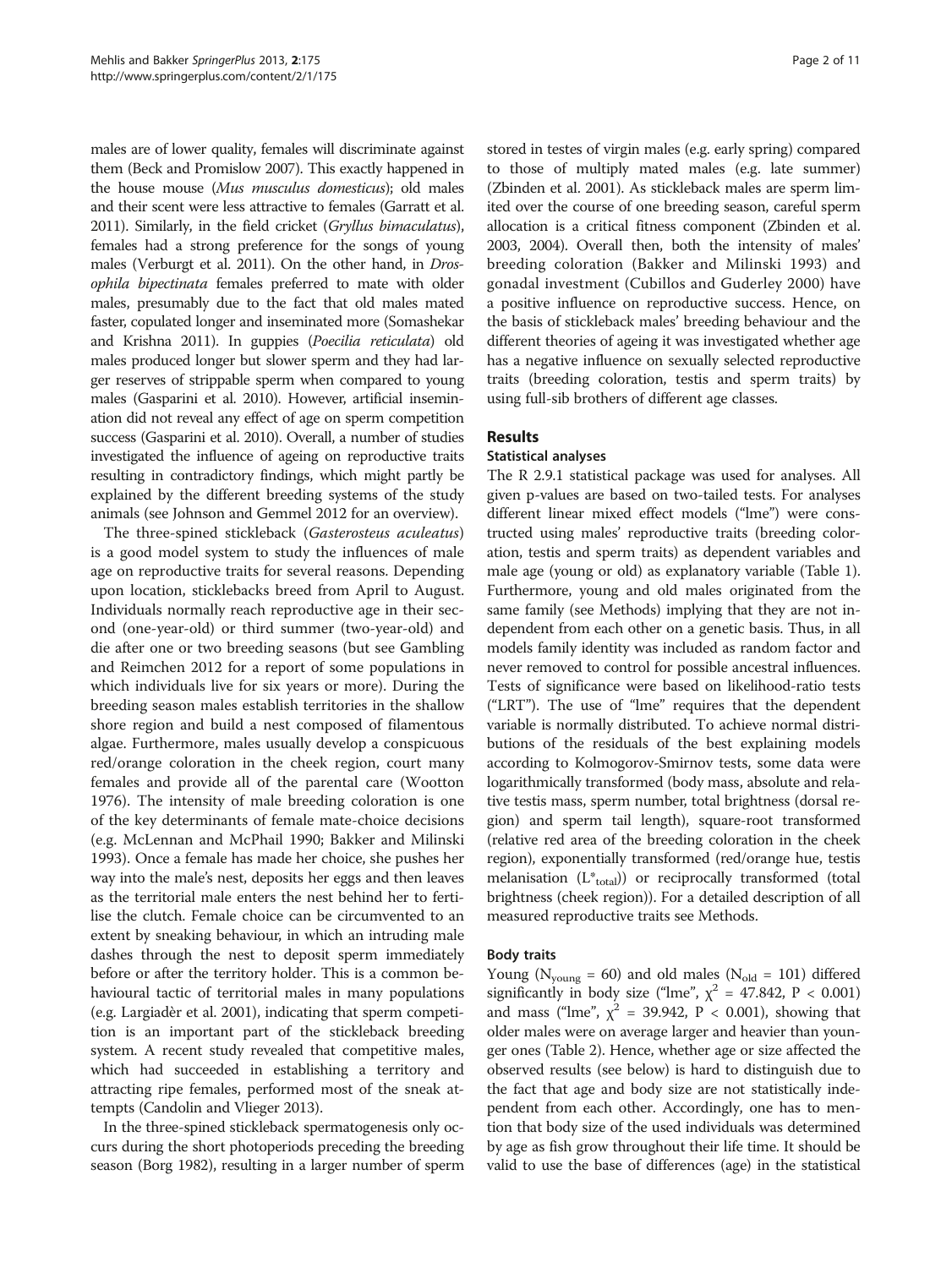| Dependent variables           | Explanatory variable male age |         | Explanatory variable body size |         | AIC male    | AIC body    | Sample size (N) |     |
|-------------------------------|-------------------------------|---------|--------------------------------|---------|-------------|-------------|-----------------|-----|
|                               | $x^2$                         | p-value | $x^2$                          | p-value | age         | size        | Young           | Old |
| Body size [cm]                | 47.842                        | < 0.001 |                                |         | 61.707      |             | 60              | 101 |
| Body mass [q]                 | 39.942                        | < 0.001 |                                |         | $-90.424$   |             | 60              | 101 |
| Body condition                | 0.448                         | 0.503   |                                |         | $-315.952$  |             | 60              | 101 |
| Red area [%]                  | 0.192                         | 0.662   | 5.245                          | 0.022   | 607.296     | 602.243     | 59              | 101 |
| Carotenoid chroma (A)         | 5.312                         | 0.021   | 4.447                          | 0.035   | $-59.083$   | $-58.218$   | 59              | 99  |
| UV chroma (A)                 | 11.091                        | < 0.001 | 0.855                          | 0.355   | $-538.148$  | $-527.912$  | 59              | 99  |
| Red/orange hue (A) [nm]       | 3.985                         | 0.046   | 1.269                          | 0.260   | 43316.630   | 43319.350   | 59              | 99  |
| Total brightness (A)          | 8.210                         | 0.004   | 6.903                          | 0.009   | $-1240.811$ | $-1239.504$ | 59              | 99  |
| Total brightness (R)          | 16.374                        | < 0.001 | 1.595                          | 0.207   | 262.555     | 277.334     | 59              | 101 |
| Absolute testis mass [q]      | 54.517                        | < 0.001 | 76.359                         | < 0.001 | $-452.293$  | $-474.135$  | 60              | 96  |
| Relative testis mass (GSI)    | 20.887                        | < 0.001 | 3.304                          | 0.069   | 45.989      | 63.572      | 60              | 96  |
| Testis melanisation (L*total) | 64.591                        | < 0.001 | 19.391                         | < 0.001 | 1955.718    | 2008.869    | 60              | 96  |
| Sperm number                  | 4.256                         | 0.039   | 11.441                         | < 0.001 | 223.120     | 207.984     | 59              | 99  |
| Head length [µm]              | 73.952                        | < 0.001 | 15.977                         | < 0.001 | $-277.861$  | $-219.886$  | 60              | 22  |
| Tail length [µm]              | 11.816                        | < 0.001 | 6.773                          | 0.009   | $-163.597$  | $-158.555$  | 60              | 22  |
| Head width [µm]               | 53.729                        | < 0.001 | 9.646                          | 0.002   | $-303.683$  | $-259.599$  | 60              | 22  |
| Mid-piece width [µm]          | 4.268                         | 0.039   | 0.676                          | 0.411   | $-271.444$  | $-267.852$  | 60              | 22  |
| Mid-piece volume $[µm3]$      | 9.003                         | 0.003   | 3.934                          | 0.047   | $-298.985$  | $-293.916$  | 60              | 22  |
| Mid-piece length [µm]         | 2.537                         | 0.111   | 2.369                          | 0.124   | $-225.356$  | $-225.187$  | 60              | 22  |
| Head to tail length ratio     | 0.052                         | 0.819   | 0.036                          | 0.849   | $-540.046$  | $-540.030$  | 60              | 22  |

<span id="page-2-0"></span>Table 1 Listing of all conducted linear mixed effect models "lme"

(A) colour measurements were made directly below the eye (breeding coloration).

(R) measurements were taken at the dorsum below the first dorsal spine.

(GSI) gonadosomatic index after de Vlaming et al. ([1982\)](#page-8-0).

 $(L^*_{total})$  testis brightness (see Mehlis et al. [2012](#page-9-0) for details).

In all models family identity was included as random factor and never removed to control for possible ancestral influences. The model with the lowest AIC (Akaike's information criterion) value represents the best approximating model.

analyses in order to find differences in reproductive traits and discuss them in an evolutionary context. Nevertheless, all models (Table 1) were run again but instead of using male age body size was included as explanatory variable. The results of these models are also listed in Table 1. Akaike's information criterion (AIC) was used for model comparison (male age or body size as explanatory variable); the model with the lowest AIC value represents the best approximating model (Symonds and Moussalli [2011](#page-10-0)). The results showed that, apart from the relative red area of males' breeding coloration, absolute testis mass and sperm number, male age is more appropriate in explaining the observed results than body size (Table 1). Thus, only the statistically relevant results concerning male body size are described in detail and discussed later on. Moreover, young and old males did not differ significantly in physical conditions ("lme",  $\chi^2$  = 0.448, P = 0.503), indicating that they had the same pre-condition during life time (Table [2\)](#page-3-0).

#### Breeding coloration

The relative area of red breeding coloration in the cheek region did not differ significantly between young and

old males ( $N_{\text{young}} = 59$ ,  $N_{\text{old}} = 101$ ; "lme",  $\chi^2 = 0.192$ ,  $P = 0.662$ ; Table [2\)](#page-3-0) but it was significantly explained by body size ("lme",  $\chi^2 = 5.245$ ,  $P = 0.022$ ), with larger males showing a significantly greater relative area of the red breeding coloration. However, young and old males differed significantly in carotenoid chroma ( $N_{\text{young}} = 59$ ,  $N_{old}$  = 99; "lme",  $\chi^2$  = 5.312, P = 0.021) as well as in UV chroma ( $N_{\text{young}} = 59$ ,  $N_{\text{old}} = 99$ ; "lme",  $\chi^2 = 11.091$ ,  $P < 0.001$ ), with larger chroma values for young males in both cases (Figure [1;](#page-4-0) Table [2\)](#page-3-0). Thus, young males had a significantly more saturated coloration in the red/orange spectral region. In addition, the red/orange hue was significantly lower in old males ( $N_{\text{young}} = 59$ , N<sub>old</sub> = 99; "lme",  $\chi^2$  = 3.985, P = 0.046), indicating a more red-shifted hue of the breeding coloration in young males compared to old males (Figure [1](#page-4-0); Table [2](#page-3-0)). Moreover, younger males showed a significantly lower total brightness in the cheek region ( $N_{\text{voung}} = 59$ ,  $N_{old}$  = 99; "lme",  $\chi^2$  = 8.210, P = 0.004; Table [2\)](#page-3-0) and a significantly higher total brightness in the dorsal region  $(N_{\text{young}} = 59, N_{\text{old}} = 101; \text{ "lme", } \chi^2 = 16.374, P < 0.001;$ Figure [1](#page-4-0); Table [2](#page-3-0)).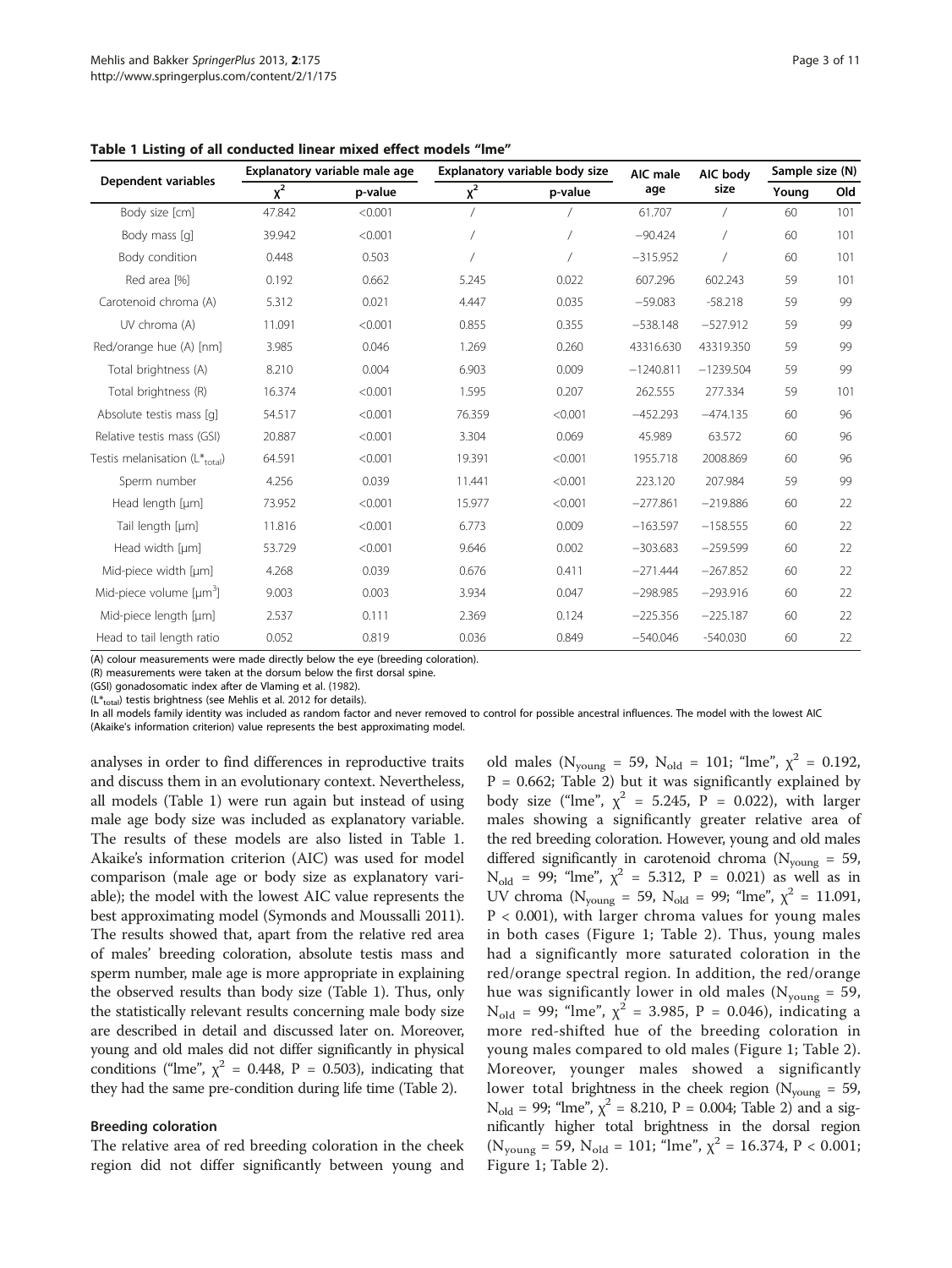|                                     |              | Young        |               |               | Old          |               |
|-------------------------------------|--------------|--------------|---------------|---------------|--------------|---------------|
|                                     | Median       | 1. Quartile  | 3. Quartile   | Median        | 1. Quartile  | 3. Quartile   |
| Body size [cm]                      | 4.90         | 4.70         | 5.10          | 5.20          | 4.95         | 5.40          |
| Body mass [q]                       | 1.562        | 1.372        | 1.712         | 1.812         | 1.617        | 2.031         |
| Body condition                      | 1.30         | 1.25         | 1.36          | 1.29          | 1.24         | 1.35          |
| Red area [%]                        | 14.84        | 6.22         | 27.21         | 13.74         | 6.29         | 21.94         |
| Carotenoid chroma (A)               | 0.450        | 0.287        | 0.538         | 0.392         | 0.189        | 0.501         |
| UV chroma (A)                       | 0.271        | 0.244        | 0.291         | 0.245         | 0.209        | 0.273         |
| Red/orange hue (A) [nm]             | 506.0        | 502.0        | 509.5         | 505.0         | 501.0        | 508.5         |
| Total brightness (A)                | 2701.70      | 2072.17      | 3719.65       | 3267.38       | 2489.20      | 4939.09       |
| Total brightness (R)                | 3075.86      | 2374.82      | 4326.12       | 1963.18       | 1402.66      | 3114.35       |
| Absolute testis mass [q]            | 0.0107       | 0.0084       | 0.0140        | 0.0165        | 0.0135       | 0.0202        |
| Relative testis mass (GSI)          | 0.697        | 0.585        | 0.862         | 0.951         | 0.731        | 1.103         |
| Testis melanisation $(L^*_{total})$ | 39.00        | 26.88        | 47.13         | 60.50         | 49.38        | 67.50         |
| Sperm number                        | $9.3*10^{6}$ | $6.0*10^{6}$ | $12.2*10^{6}$ | $10.7*10^{6}$ | $7.9*10^{6}$ | $14.4*10^{6}$ |
| Head length [µm]                    | 1.106        | 1.067        | 1.128         | 0.991         | 0.958        | 1.011         |
| Tail length [µm]                    | 18.033       | 16.946       | 19.280        | 17.017        | 16.036       | 17.600        |
| Head width [µm]                     | 1.076        | 1.048        | 1.104         | 0.999         | 0.979        | 1.018         |
| Mid-piece width [µm]                | 0.782        | 0.761        | 0.813         | 0.766         | 0.731        | 0.792         |
| Mid-piece volume [µm <sup>3</sup> ] | 0.284        | 0.268        | 0.311         | 0.256         | 0.239        | 0.281         |
| Mid-piece length [µm]               | 0.587        | 0.548        | 0.614         | 0.583         | 0.515        | 0.621         |
| Head to tail length ratio           | 0.094        | 0.089        | 0.099         | 0.091         | 0.087        | 0.098         |

<span id="page-3-0"></span>Table 2 Descriptive statistics (median, first and third quartile) of body traits, breeding coloration variables and testis and sperm traits of young and old males used in the analyses

(A) colour measurements were made directly below the eye (breeding coloration).

(R) measurements were taken at the dorsum below the first dorsal spine.

(GSI) gonadosomatic index after de Vlaming et al. ([1982\)](#page-8-0).

 $(L^*_{total})$  testis brightness (see Mehlis et al. [2012](#page-9-0) for details).

# Testis traits

Young ( $N_{\text{young}} = 60$ ) and old males ( $N_{\text{old}} = 96$ ) differed significantly in absolute ("lme",  $\chi^2$  = 54.517, P < 0.001) and relative testis mass ("lme",  $\chi^2 = 20.887$ , P < 0.001) as well as in total testis brightness ("lme",  $\chi^2$  = 64.591, P < 0.001), which is a measure of testicular melanisation (see Mehlis et al. [2012\)](#page-9-0). While absolute and relative testis mass were both significantly higher in older males, the results show that testis melanisation was significantly lower in young males meaning that the testes of old males were less pigmented (Figure [2](#page-5-0)a-b; Table 2). However, it has to be mentioned that differences in absolute testis mass were better explained by differences in body size (lower AIC) than by male age alone, with larger males having significantly heavier testes ("lme",  $\chi^2$  = 76.359, P < 0.001).

#### Sperm traits

Stored sperm number differed significantly between young and old males ( $N_{\text{young}} = 59$ ,  $N_{\text{old}} = 99$ ; "lme",  $\chi^2$  = 4.256,  $P = 0.039$ ), with older males having significantly more sperm (Table 2). However, the statistical analysis revealed that sperm number was explained in a more appropriate way by male body size (lower AIC) than by male age, with larger males having significantly more sperm ("lme",  $\chi^2$  = 11.441, P < 0.001). Young (N<sub>young</sub> = 60) and old males ( $N_{old}$  = 22) differed significantly in sperm morphology traits (see Figure [2](#page-5-0)c), such as head length ("lme",  $\chi^2$  = 73.952, P < 0.001), tail length ("lme",  $\chi^2$  = 11.816, P < 0.001), head width ("lme",  $\chi^2$  = 53.729, P < 0.001), mid-piece width ("lme",  $\chi^2$  = 4.268, P = 0.039) and mid-piece volume ("lme",  $\chi^2$  = 9.003, P = 0.003), with young males showing higher values in all of these measures (Table 2). However, sperm of young and old males did not differ significantly in mid-piece length ("lme",  $\chi^2$  = 2.537, P = 0.111; Table 2) and head to tail length ratio ("lme",  $\chi^2$  = 0.052, P = 0.819; Table 2).

#### **Discussion**

By comparing reproductive traits of lab-reared full-sib brothers of different ages in their first reproductive season (i.e. first nest building), the present study revealed that an advanced age can have considerable consequences on the expression of reproductive traits in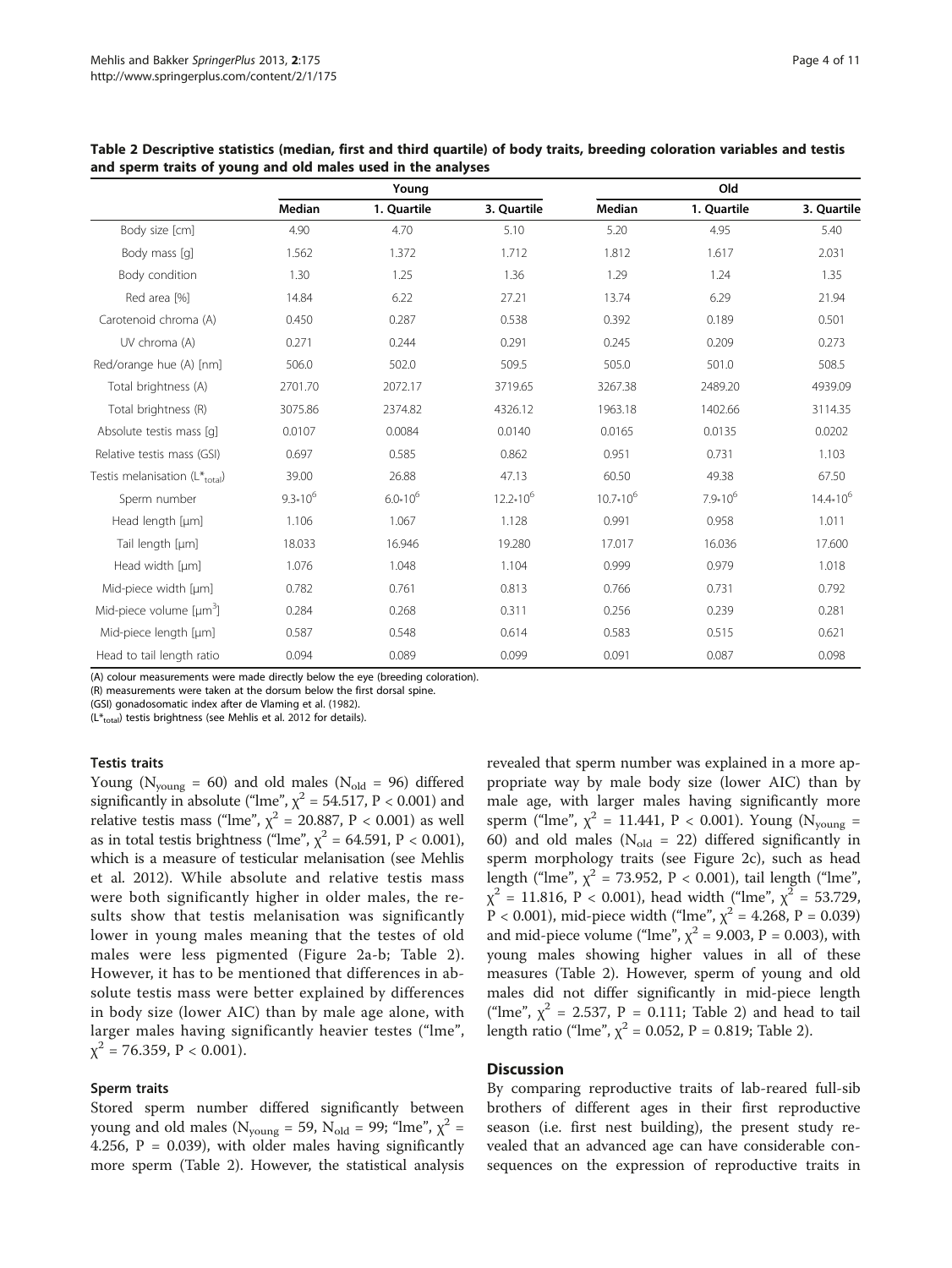<span id="page-4-0"></span>

three-spined sticklebacks, which might have an influence in inter- as well as intra-sexual contexts.

In three-spined sticklebacks sperm competition occurs in many populations (e.g. Goldschmidt et al. [1992](#page-9-0); Jamieson and Colgan [1992;](#page-9-0) Rico et al. [1992](#page-9-0); Largiadèr et al. [2001](#page-9-0); Vlieger and Candolin [2009](#page-10-0)). Furthermore, it is generally accepted that sperm competition is a widespread and powerful selective force affecting sperm quantity and/or sperm quality in such a way to maximise competitive fertilisation success (e.g. Rowe and Pruett-Jones [2011\)](#page-9-0). In a situation in which the risk of sperm competition is high, males should have larger testes and/ or a higher number of sperm per ejaculation (Harcourt et al. [1981;](#page-9-0) Stockley et al. [1997](#page-9-0)) assuming that fertilisation success follows a raffle-principle, so that males with more sperm will have an advantage (see Parker [1990](#page-9-0)). In the American horseshoe crab (Limulus polyphemus) young males ejaculated more total sperm and had a significantly higher sperm concentration than old males (Sasson et al. [2012\)](#page-9-0). In contrast, in the guppy (Poecilia reticulata) and in zebrafish (Danio rerio), the number of extractable sperm was higher in old males (Gasparini et al. [2010;](#page-9-0) Kanuga et al. [2011](#page-9-0)). In the zebrafish study the authors argued that this might be a consequence of fewer successful breeding attempts of old zebrafish males. In three-spined sticklebacks, the number of stored sperm is significantly positively correlated with testis mass (Zbinden et al. [2001](#page-10-0)), and gonad mass is related to reproductive success (Cubillos and Guderley [2000](#page-8-0)) as is body size (Kraak et al. [1999](#page-9-0)), showing the adaptive importance of these variables. In the present study, larger (older) stickleback males also had significantly more stored sperm as well as a higher absolute testis mass.

It is hard to distinguish whether size or age affected the observed results, due to the fact that age and body size are not statistically independent from each other and especially in fish they are inextricably linked. However, all stickleback males used here were virgin as they had no opportunity to release sperm during their entire life span under laboratory conditions. In the rainbow trout (Oncorhynchus mykiss) it is known that unused sperm are reabsorbed during the post-spawning period, just before the next cycle of spermatogenesis begins (Billard and Takashima [1983](#page-8-0)), which could also be assumed for sticklebacks as in this species sperm production undergoes an annual cycle (Borg [1982](#page-8-0)). Furthermore, in a previous study it was stated that at the end of the breeding season sticklebacks testes were drastically reorganised (Schneider [1969](#page-9-0)), which is supported by the fact that testis mass declines after the breeding season (e.g. Hoffmann et al. [2012](#page-9-0)). Hence, it is likely that the sperm, which were found in the two-year-old males, were solely produced during the second winter period, leading to the interpretation that larger old males produced both absolutely and relatively more sperm.

If a male produces more gametes, these sperm will be proportionally smaller, assuming that a fixed "resource budget" is available (Parker [1982](#page-9-0)) and in the present study sperm dimensions were indeed larger in young males. Sperm morphology traits, such as sperm size, are known to be good proxies of reproductive performance in several animal species (Gomendio and Roldan [1991](#page-9-0)). For example, some studies have shown that sperm swimming ability was positively correlated with either head length, tail length or the sum of both (Pitcher et al. [2007](#page-9-0); Gomendio and Roldan [2008;](#page-9-0) Fitzpatrick et al.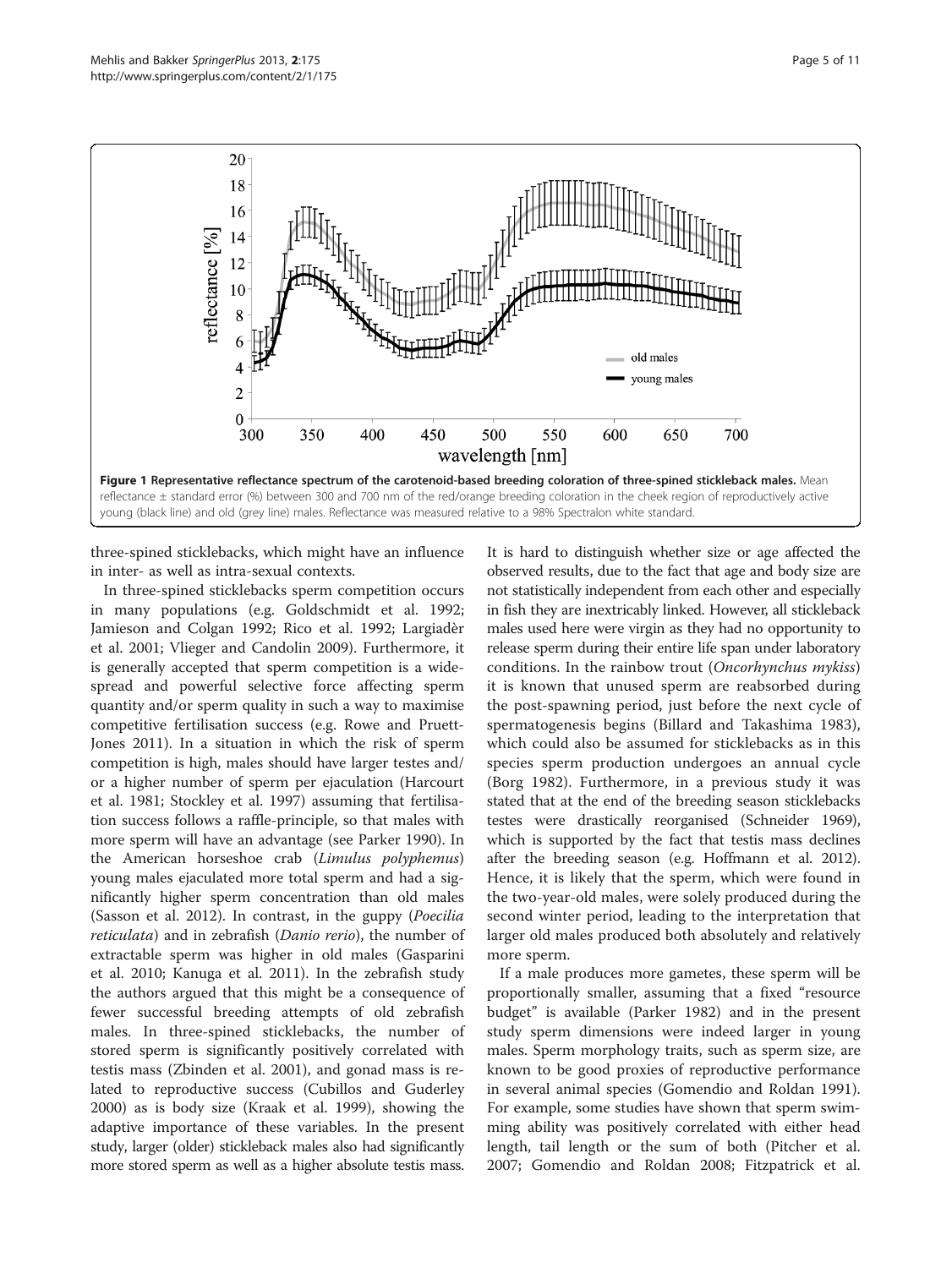<span id="page-5-0"></span>

[2010](#page-8-0)). However, this topic is controversial (see Snook [2005](#page-9-0) for an overview) and many studies found no relationship between sperm morphology traits and sperm swimming performance (e.g. Gage et al. [2002](#page-9-0); Locatello et al. [2007](#page-9-0)). Nevertheless, there is evidence that sperm motility is associated with mid-piece volume (Anderson and Dixson [2002](#page-8-0)) and the evolution of sperm mid-piece volume has been affected by selection pressures resulting from sperm competition (Anderson et al. [2005](#page-8-0)); the higher the mid-piece volume the higher the mitochondrial loading and thus flagellum beating frequency (Cardullo and Baltz [1991](#page-8-0)). The results of the present study show that sperm size and mid-piece volume were significantly larger in young males, suggesting higher quality sperm, as in sticklebacks fertilisation success is predicted by longer tail length, greater mid-piece volume and smaller head to tail length ratio (TCMB et al. unpublished data). Young and old males did however not differ significantly in head to

flagellum length ratio, another proxy for sperm motility (Humphries et al. [2008\)](#page-9-0), leaving this issue open for further investigations.

Sperm are known to be highly prone to oxidative stress (e.g. Aitken and Baker [2006](#page-8-0)). Helfenstein et al. [\(2010](#page-9-0)) reported the first experimental evidence that development of carotenoid-based ornaments and sperm quality may be linked through oxidative stress. Carotenoid-based conspicuous yellow, orange and red colour patterns are widespread in many vertebrate species (e.g. Hill et al. [2002](#page-9-0)). The colour variables for the stickleback cheek region that were measured in the present study indicate a stronger deposition of carotenoids in terms of a more chromatic and darker breeding coloration in younger males (Gomez et al. [2011\)](#page-9-0) as an indicator of higher individual quality compared to older males. In sticklebacks, the intensity of the red/orange breeding coloration is one of the key determinants of female mate-choice decisions (e.g. McLennan and McPhail [1990](#page-9-0); Bakker and Milinski [1993\)](#page-8-0). If carotenoid availability is limited, these pigments will be traded off between fitness components such as sexual ornamentation and immunoresponsive capacities (Lozano [1994\)](#page-9-0), thereby maintaining the honesty of carotenoid-based signals (e.g. Blount et al. [2003;](#page-8-0) but see Navara and Hill [2003\)](#page-9-0). In the laboratory, both young and old males were fed Chironomus spec. larvae that contain a.o. lutein (Czeczuga [1970\)](#page-8-0), a major carotenoid for the development of males' breeding coloration (Wedekind et al. [1998](#page-10-0)). Since animals cannot synthesise carotenoids de novo (Goodwin [1984](#page-9-0)), the given food supply was the only carotenoid source for the males. The less developed breeding coloration of older males might imply that old males' ability to cope with oxidative stress may be reduced, thus supporting the oxidative stress ageing theory as suggested by Harman ([1956\)](#page-9-0).

Testis melanisation occurs in many animal taxa, for example in fish (Louiz et al. [2009\)](#page-9-0), amphibians (Zieri et al. [2007\)](#page-10-0), reptiles (Guillette et al. [1983](#page-9-0)), birds (Galván et al. [2011](#page-9-0)), and mammals (Poole and Lawton [2009\)](#page-9-0). In birds, for example, testicular melanisation has been evolved in species with high rates of accumulated mitochondrial mutations and has been supposed to be an adaptive response related to the protective capacity of melanin against oxidative stress (Galván et al. [2011](#page-9-0)). The current study showed that the testes of older stickleback males were less pigmented, indicating that younger males might be able to handle oxidative stress better than their older brothers (but see Andziak et al. [2006](#page-8-0)). At the same time younger males were less pigmented in the dorsal region. This may indicate a trade-off between the deposition of melanin pigments in skin and testis tissue. Such a correlation between the proportion of plumage coloured by melanin and occurrence of testicular melanisation has not been found in birds (Galván et al. [2011](#page-9-0)). However, the precise function and relevance of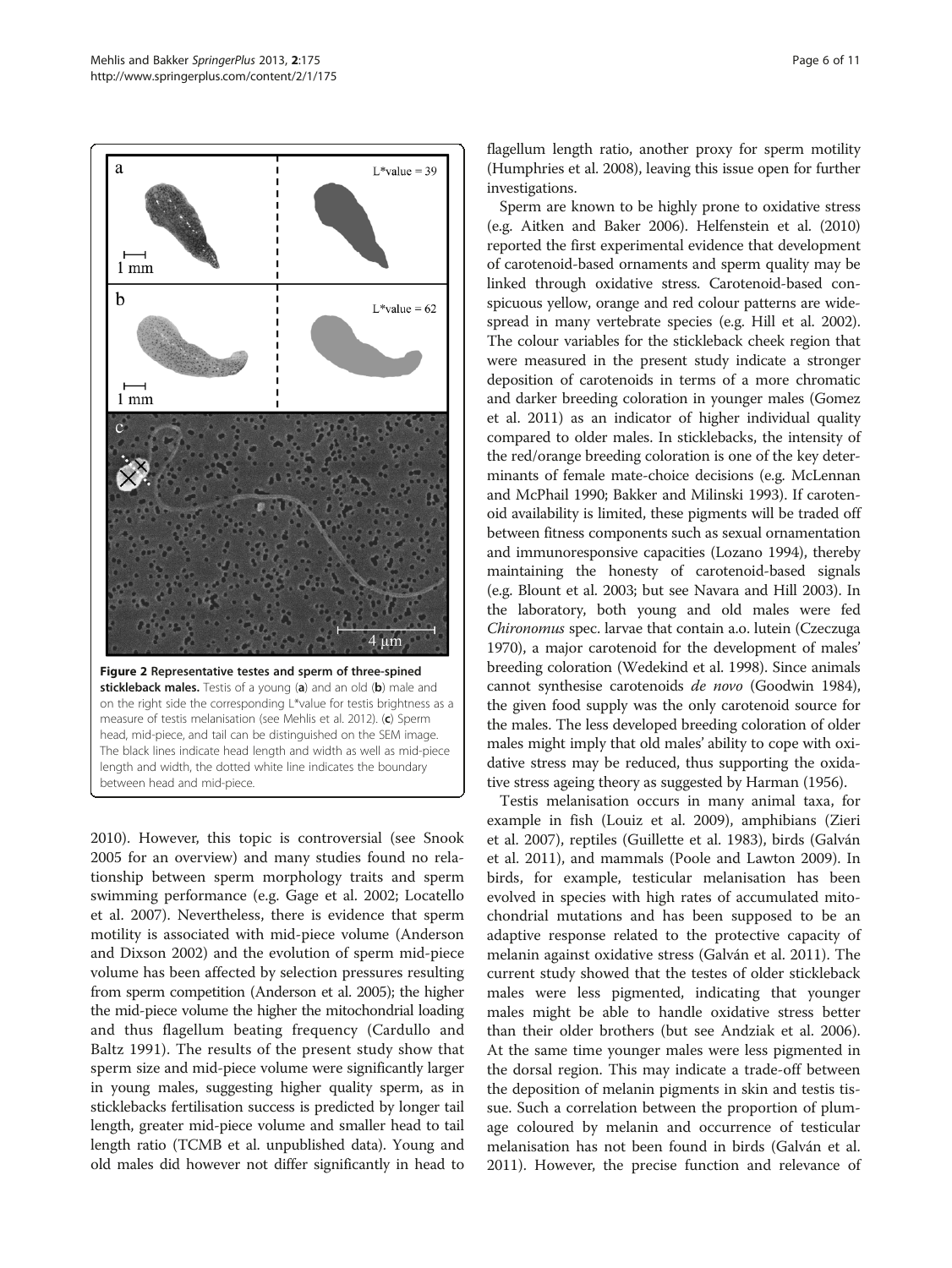testis melanisation in sticklebacks is unknown and requires further investigation.

Older males were significantly larger and heavier than their younger brothers. This is not surprising due to the fact that fish have indeterminate growth and also in sticklebacks age is largely confounded with body size (Allen and Wootton [1982\)](#page-8-0). Furthermore, in three-spined sticklebacks, larger males are more aggressive (Mehlis et al. [2010\)](#page-9-0), have an advantage in dominance fights (Rowland [1989\)](#page-9-0), and females find larger males more attractive possibly due to their higher paternal quality and/or territorial quality (Kraak et al. [1999](#page-9-0)). However, females also prefer more intensely red-coloured stickleback males (Bakker and Milinski [1993;](#page-8-0) Kraak et al. [1999](#page-9-0); Künzler and Bakker [2001\)](#page-9-0) and the results of the present study show that the relative area of red breeding coloration was greater in large males. It remains unclear how the attractiveness in terms of breeding coloration (higher saturated coloration and hue in the red/orange spectral region in young males but greater area of red breeding coloration in large old males) is traded off against body size, and thus whether younger males have the edge over their older brothers.

# Conclusions

To conclude, the results revealed that advanced age can have beneficial as well as detrimental effects on an individual male stickleback's reproductive traits. Older males were larger (dominance advantage) and had more sperm than their younger brothers. They might be, however, at a disadvantage in terms of mate acquisition (less intense nuptial signal) and fertilisation ability (lower quality sperm). The less developed nuptial colour, testis melanisation and sperm quality could be the result of oxidative stress to cells and tissues accumulating over time (Harman [1956\)](#page-9-0). However, one has to mention that further investigations are needed to confirm that the results of this explanatory study are really important under natural conditions, especially when stickleback males are confronted with sperm competition and whether this influences males' fertilisation abilities and reproductive success. Furthermore, given the damaging effects of progressive ageing, it is interesting to note that most males from the study population do not live long enough to reach a second reproductive phase in the field. Taken together, these observations support ultimate ageing theories suggesting that an age-related decrease in fitness might select for an increased reproductive investment early in life (Medawar [1952](#page-9-0); Williams [1957](#page-10-0)).

# Methods

# Experimental subjects

About 500 three-spined sticklebacks from an anadromous, genetically heterogeneous population (Heckel et al. [2002](#page-9-0))

were caught during their spring migration in April 2008 on the island of Texel, the Netherlands. Sticklebacks were purchased from a commercial fisherman, who has the permission to catch the fish. Within 5–6 hours fish were transported in large boxes (half filled with sea- and tapwater) to the Institute for Evolutionary Biology and Ecology in Bonn, Germany, where they were kept together in a large outside-tank (750 l), with air ventilation and a constant supply of tap-water at a flow rate of  $3l$  min<sup>-1</sup> and fed with red mosquito larvae (Chironomus spec.). The probability that individuals from the used study population die after their first breeding season seems to be high due to two reasons. First, the frequency distribution of standard lengths of the sampled fish during spring migration was single-peaked (MM personal observation). Second, a previous study did not find any large individuals during autumn migration from the breeding sites to the sea (van Mullem and van der Vlugt [1964](#page-10-0)). Nevertheless, under laboratory conditions it is common that these fish live 30 months or even longer and still reproduce (e.g. Mehlis et al. [2008](#page-9-0); Mehlis et al. [2012](#page-9-0)).

To achieve different family groups, a randomly chosen male was allowed to spawn with a randomly chosen female, which were transferred to the laboratory with simulated summer conditions (day length 16L:8D, temperature  $17 \pm 1^{\circ}$ C) for reproduction; thereby 40 clutches were produced in June 2008. Parents were only used once to avoid pseudoreplication. Thus, males used in this study originated from the F1 generation of randomly crossed wild-caught sticklebacks. To exclude paternal effects clutches were removed from the males' tanks 2 h after fertilisation and split into two full-sib groups. Hatched fry were fed daily with *Artemia* nauplii during the first month of age and juveniles/adults were fed with red mosquito larvae (Chironomus spec.) in excess later on. At an age of three weeks group size was reduced to 50 individuals, which were kept in holding tanks measuring 30 cm  $\times$  20  $cm \times 20$  cm (length  $\times$  width  $\times$  height). Twenty weeks later, fish were transferred to holding tanks measuring 50 cm  $\times$ 30 cm  $\times$  30 cm. Groups that consisted of more than 20 individuals were split again (eleven groups originating from eight families) and families that consisted of fewer than 20 individuals were fused again (15 families). At this time point all holding tanks were placed in an air-conditioned room under standardised winter light-regime (8L:16D, 17 ± 1°C). In sticklebacks, sexual maturation is stimulated by long photoperiods (Borg et al. [2004\)](#page-8-0). Hence, to start the breeding season the light regime was changed to summer conditions in May 2009 (16L:8D, 17  $\pm$  1°C), which lasted five months and followed by a second simulated winter period. At an age of 20 months fish were put under summer conditions again.

During both simulated breeding seasons randomly chosen males that showed signs of nuptial coloration in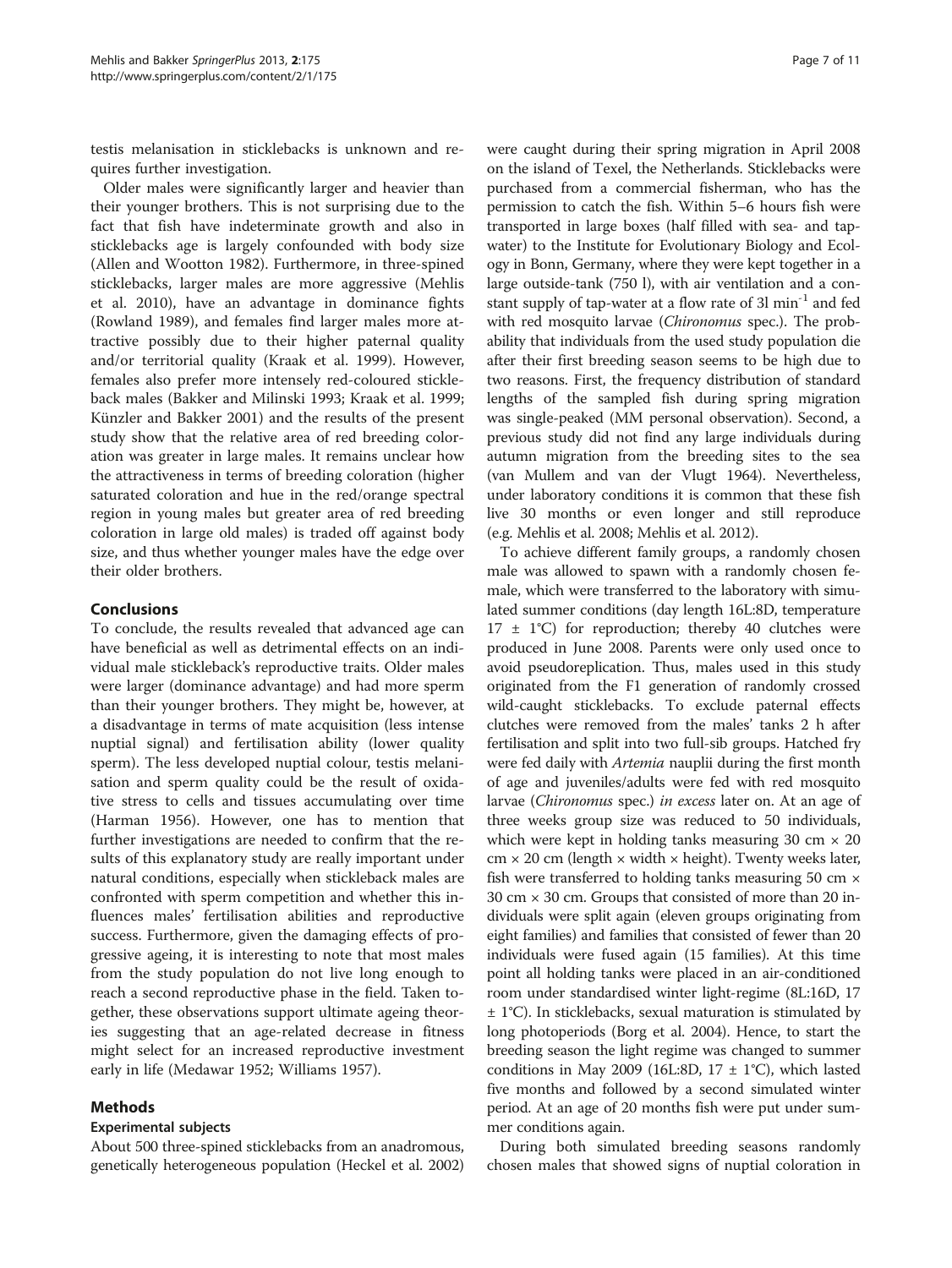<span id="page-7-0"></span>their holding tanks were individually isolated in separate tanks (30 cm  $\times$  20 cm  $\times$  20 cm) for nest building. It was ensured that all males used were virgin, because they had no possibility to build a nest in their holding tank and they were not paired to any female in their nesting tank. Collecting data such as total testis mass and sperm count (see below) is invasive; hence it was not possible to measure these traits for one male through time. In addition, only males that had built a nest were used, which ensures that they were reproductively active. In total, 161 males originating from 32 families built a nest. This included 60 males from 32 families, which were allowed to build nests in their first summer ("young males") and 101 males from 22 families, which were not allowed to build nests until the following summer ("old males"). During both simulated breeding seasons, data collection for young and old males followed the same pattern, which is subsequently explained in detail.

#### Measurement of body traits

Males' body size (S) and mass (M) were determined and afterwards their body condition (BC) was calculated following Bolger and Connolly ([1989](#page-8-0); BC =  $100 * M / S<sup>3</sup>$ ). Body measures were taken before isolating the males and shortly before euthanising them (see below). Hence, for each male both values were averaged for further analyses.

#### Measurement of breeding coloration

To determine the red area of male breeding coloration standardised digital still photographs were taken inside a black photo box using a camera (Nikon D70s with a Nikkor micro lens) connected to two flashes (Metz 20 BC6). This is a method frequently used in sticklebacks (e.g. Bakker and Mundwiler [1994;](#page-8-0) Frommen et al. [2008](#page-9-0)). A black curtain was tightened around the photo box to prevent any stray light from entering the box.

Males that had a nest for two days were stimulated with a receptive female (swollen abdomen filled with eggs) for 15 min. Afterwards, the male was put into a transparent plastic box (9.5 cm × 7 cm × 7 cm) containing some water and the left lateral side, visible through high quality glass (Hoya HMC UV filter), was photographed with an exposure time of 1/125 s and focal aperture of 16. Images were processed using Adobe Photoshop CS4. A white Munsell card (N10) visible on each picture served as white balance. The shape of the fish head (from snout to gills) was marked using the magnetic-lasso-tool and subsequently saved on a white background (1400  $\times$  1000 pixel). To finish the quantification of the red area, images of the fish head were uploaded in Sigma Scan Pro 5.0 and the percentage of red area (threshold hue: 0–40; threshold saturation: 20–100) was determined in relation to the total area of the fish head and the white background.

The expression of male breeding coloration was quantified by using reflectance measurements of the skin, which were taken on average two days after the photograph (median and quartiles: 2, 2, 4). Shortly before reflectance measurements, males were stimulated with a receptive female for 15 min. Reflectance scans were taken with a spectrophotometer (Avantes AVS-USB2000) connected to a deuterium-halogen light source (Avantes DH-2000) for illumination (see Rick et al. [2011](#page-9-0) for a detailed description). Measurements were made directly below the eye (A-region, breeding coloration) and at the dorsum below the first dorsal spine (R-region). Data were recorded without changing probe contact using Spectrawin 5.1 (Avantes) and imported into Microsoft Excel. About twenty measurements were taken in succession and averaged for the A-region (median and quartiles: 20, 17, 27) and the R-region (median and quartiles: 18, 16, 19).

The reflectance spectrum of the carotenoid-based breeding coloration of three-spined stickleback males is double-peaked with one peak in the UV-region and an extended plateau at longer wavelengths (Rick and Bakker [2008;](#page-9-0) Figure [1](#page-4-0)). Hence, for the A-region the UV chroma ( $C_{UV} = R_{300-400} / R_{300-700}$ ; R = reflectance at a given wavelength) and, as a measure of carotenoid pigmentation (e.g. Blount and Pike [2012\)](#page-8-0), carotenoid chroma ( $C_{\text{caro}} = (R_{700} - R_{450}) / R_{700}$ ) were calculated. The  $R_{50}$  value for the A-region was determined, defined as the wavelength at the halfway reflectance point between the minimum reflectance (400 to 500 nm) and the maximum reflectance (500 to 700 nm). Higher  $R_{50}$ values indicate a more red-shifted hue of the measured region (Rick and Bakker [2008;](#page-9-0) Pike et al. [2011](#page-9-0)). Finally, the total brightness  $(R_{300-700})$  was measured for both regions.

# Measurement of testis traits

Directly after reflectance measurements were taken, males were euthanised quickly by decapitation, both testes were removed, placed separately on a tissue paper and weighed to the nearest milligram (OHAUS, Explorer, E11140) so that the relative testis mass (gonadosomatic index, GSI,) could be calculated after de Vlaming et al. [\(1982;](#page-8-0) GSI =  $(TM_{total} / M) * 100$ , where TM<sub>total</sub> is the sum of the absolute mass of both testes).

As the testes of three-spined stickleback males are covered with melanophores and there is striking betweenmale variation in testicular melanisation and the L\*value (brightness) is a good indicator of melanophore density (see Figure [2a](#page-5-0)-b; Mehlis et al. [2012\)](#page-9-0), the intensity of melanophore pigmentation was quantified using the same method as described in Mehlis et al. [\(2012](#page-9-0)). Melanophores are generally thought to protect the testes from deleterious UV light due to their strong light absorbance (Kaidbey et al. [1979;](#page-9-0) Plonka et al. [2009](#page-9-0)) and/or to protect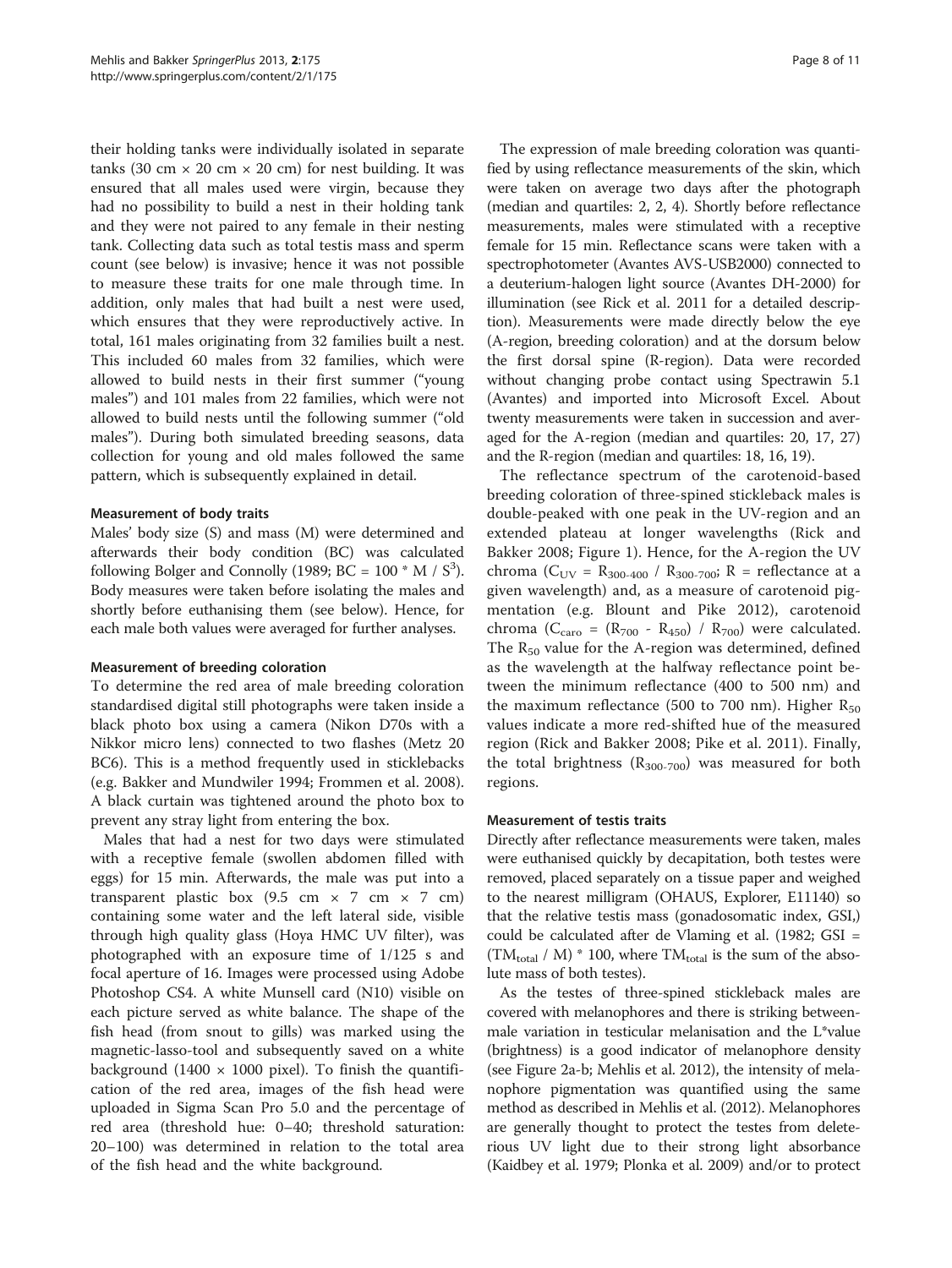<span id="page-8-0"></span>males' germ cells from oxidative stress (Galván et al. [2011\)](#page-9-0). Testis brightness was determined for each male's testis ( $L^*_{left}$  and  $L^*_{right}$ ) and finally averaged ( $L^*_{total}$ ).

#### Measurements of sperm traits

The measurement of sperm number was solely conducted on the left testis because sperm number of left and right testes are highly correlated in sticklebacks (Bakker et al. 2006). Right testes were used for later SEM-preparation (see below) hence they were stored in an Eppendorf tube containing 500 μl 4% formalin. The left testis was pestled in 200 μl of a non-activating medium (for mixture see Fauvel et al. 1999). Ten microlitres of the sperm suspension were diluted in 190 μl of tap water in order to reduce sperm density. Twelve microlitres of this dilution were filled into an improved Neubauer counting chamber (Labor Optik,  $0.0025$  mm<sup>2</sup>, depth 0.1 mm). Sperm were counted in 32 equally distributed cells and averaged, so that the total number of sperm was calculated (see Mehlis et al. [2012\)](#page-9-0).

Sperm morphology was determined by scanning electron microscopy (SEM; Figure [2](#page-5-0)c). The preparation of sperm followed Mortimer [\(1994](#page-9-0)) and was adapted for sticklebacks providing highly repeatable measurements of sperm traits (see Mehlis et al. [2012](#page-9-0)). Sperm variables were measured using 3000–6000 magnified SEM-images (Leitz AMR 1000), which were digitised using DISS (Digital Image Scanning System, Point Electronic GmbH, Halle, Germany) and DIPS (Digital Image Processing System V 2.5.2.1, Point Electronic GmbH, Halle, Germany). Sperm morphology variables (head length (hl), head width (hw), mid-piece length (ml), mid-piece width (mw) and tail length (tl)) were measured only on images that showed intact sperm (with a well visible head and a complete tail; see Figure [2](#page-5-0)c) using ImageJ. On average 20 sperm were measured per male (median and quartiles: 20, 19, 22).

Unfortunately, it was not possible to measure sperm motility directly because after dissection testes were stored in 4% formalin. However, in stickleback's fertilisation success is predicted by tail length, mid-piece volume and head to tail length ratio (TCMB et al. unpublished data). Thus, the head to tail length ratio ((hl + ml) / tl) and mid-piece volume (π \* (mw / 2)<sup>2</sup> \* ml) were calculated as a proxy of sperm motility being an indicator of sperm quality.

#### Competing interests

The authors declare that no competing interests exist.

#### Authors' contributions

MM and TCMB conceived and designed the study and wrote the paper. MM performed the experiments and analyzed the data. Both authors read and approved the final manuscript.

#### Acknowledgements

We are grateful to the "Bakker" research-group, especially Ingolf P. Rick and Meike Hiermes, for discussion. We thank Jan Hottentot for catching the sticklebacks. Lukas K. Hilke is acknowledged for help with the determination of testis melanisation and Dagmar Wenzel for help in measuring SEM

images. Deborah A. McLennan is also kindly acknowledged for language corrections. This research was funded by the Deutsche Forschungsgemeinschaft (DFG) (BA 2885/4-1).

#### Received: 25 January 2013 Accepted: 4 April 2013 Published: 20 April 2013

#### References

- Aitken RJ, Baker M (2006) Oxidative stress, sperm survival and fertility control. Mol Cell Endocrinol 250:66–69
- Allen JRM, Wootton RJ (1982) Age, growth and rate of food consumption in an upland population of the three-spined stickleback, Gasterosteus aculeatus L. J Fish Biol 21:95–105
- Anderson MJ, Dixson AF (2002) Sperm competition: motility and the midpiece in primates. Nature 416:496–496
- Anderson MJ, Nyholt J, Dixson AF (2005) Sperm competition and the evolution of sperm midpiece volume in mammals. J Zool 267:135–142
- Andziak B, O'Connor TP, Qi W, DeWaal EM, Pierce A, Chaudhuri AR, Van Remmen H, Buffenstein R (2006) High oxidative damage levels in the longest-living rodent, the naked mole-rat. Aging Cell 5:463–71
- Bakker TCM, Milinski M (1993) The advantages of being red: sexual selection in the stickleback. Mar Behav Physiol 23:287–300
- Bakker TCM, Mundwiler B (1994) Female mate choice and male red coloration in a natural three-spined stickleback (Gasterosteus aculeatus) population. Behav Ecol 5:74–80
- Bakker TCM, Zbinden M, Frommen JG, Weiss A, Largiadèr CR (2006) Slow fertilization of stickleback eggs: the result of sexual conflict? BMC Ecol 6:7
- Balbontín J, de Lope F, Hermosell IG, Mousseau TA, Møller AP (2011) Determinants of age-dependent change in a secondary sexual character. J Evol Biol 24:440–448
- Beck CW, Promislow DEL (2007) Evolution of female preference for younger males. PLoS One 2:e939
- Billard R, Takashima F (1983) Resorption of spermatozoa in the sperm duct of rainbow trout during the post-spawning period. B Jpn Soc Sci Fish 49:387–392
- Blount J, Pike TW (2012) Deleterious effects of light exposure on immunity and sexual coloration in birds. Funct Ecol 26:37–45
- Blount JD, Metcalfe NB, Birkhead TR, Surai PF (2003) Carotenoid modulation of immune function and sexual attractiveness in zebra finches. Science 300:125–127
- Bolger T, Connolly PL (1989) The selection of suitable indices for the measurement and analysis of fish condition. J Fish Biol 34:171–182
- Borg B (1982) Seasonal effects of photoperiod and temperature on spermatogenesis and male secondary sexual characters in the three-spined stickleback, Gasterosteus aculeatus. Can J Zool 60:3377–<sup>3386</sup>
- Borg B, Bornestaf C, Hellqvist A, Schmitz M, Mayer I (2004) Mechanisms in the photoperiodic control of reproduction in the stickleback. Behaviour 141:1521–1530
- Candolin U, Vlieger L (2013) Should attractive males sneak: the trade-off between current and future offspring. PLoS One 8:e57992
- Cardullo RA, Baltz JM (1991) Metabolic regulation in mammalian sperm: mitochondrial volume determines sperm length and flagellar beat frequency. Cell Motil Cytoskelet 19:180–188
- Cubillos ER, Guderley HE (2000) Analysis of the factors related with mate choice and reproductive success in male three-spined sticklebacks. J Fish Biol 56:1201–1216
- Czeczuga B (1970) Some carotenoids in Chironomus annularius Meig. larvae (Diptera: Chironomidae). Hydrobiologia 36:353–360
- de Vlaming V, Grossman GD, Chapman F (1982) On the use of the gonosomatic index. Comp Biochem Physiol 73:31–39
- Dean R, Cornwallis CK, Lovlie H, Worley K, Richardson DS, Pizzari T (2010) Male reproductive senescence causes potential for sexual conflict over mating. Curr Biol 20:1192–1196
- DuVal EH (2012) Variation in annual and lifetime reproductive success of lancetailed manakins: alpha experience mitigates effects of senescence on siring success. Proc R Soc Lond B 279:1551–1559
- Fauvel C, Savoye O, Dreanno C, Cosson J, Suquet M (1999) Characteristics of sperm of captive seabass in relation to its fertilization potential. J Fish Biol 54:356–369
- Fitzpatrick JL, Garcia-Gonzalez F, Evans JP (2010) Linking sperm length and velocity: the importance of intramale variation. Biol Lett 6:797–799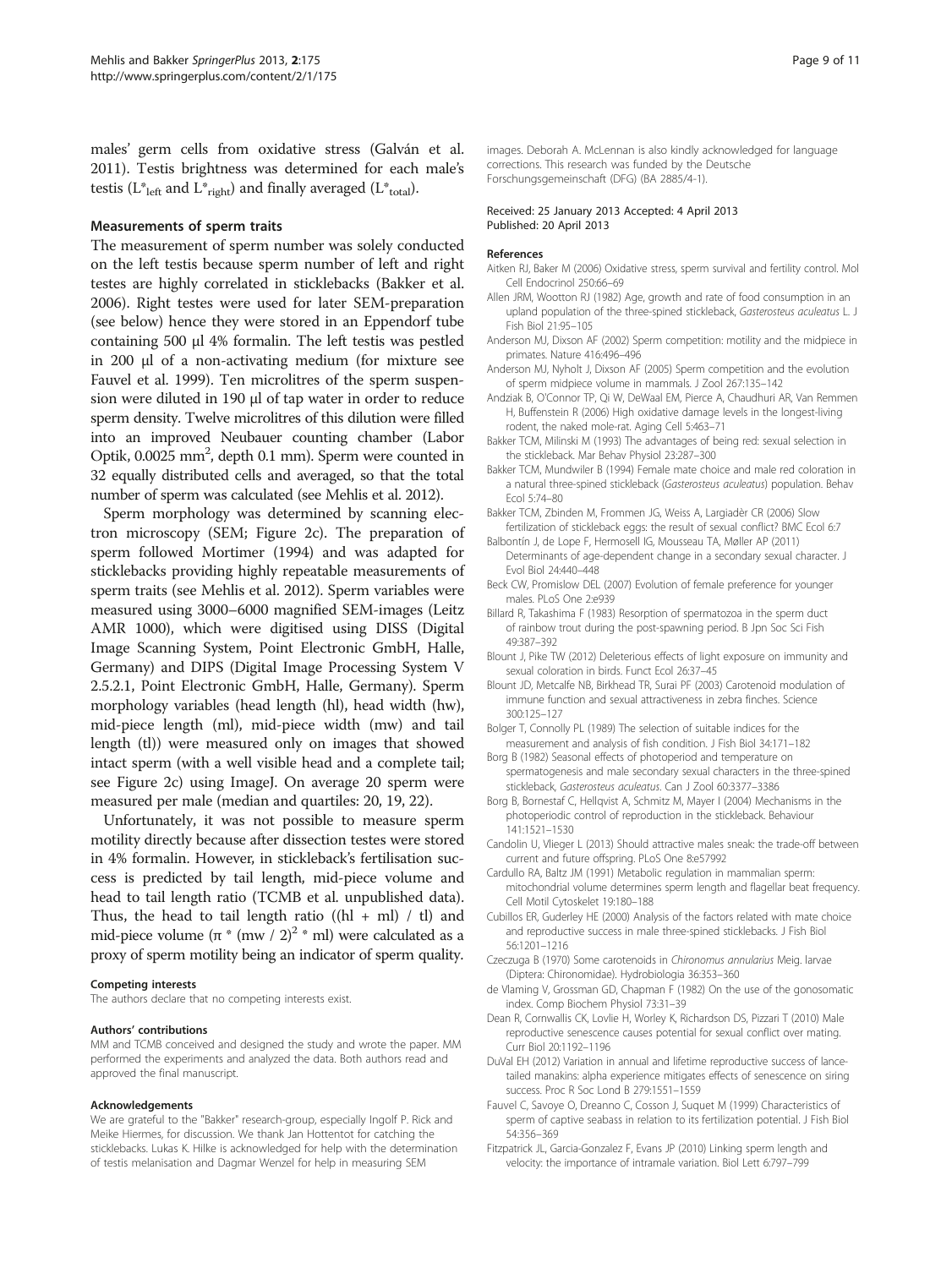- <span id="page-9-0"></span>Frommen JG, Luz C, Mazzi D, Bakker TCM (2008) Inbreeding depression affects fertilization success and survival but not breeding coloration in threespine sticklebacks. Behaviour 145:425–441
- Gage MJG, MacFarlane C, Yeates S, Shackleton R, Parker GA (2002) Relationships between sperm morphometry and sperm motility in the Atlantic salmon. J Fish Biol 61:1528–1539
- Galván I, Møller AP, Erritzøe J (2011) Testicular melanization has evolved in birds with high mtDNA mutation rates. J Evol Biol 24:988–998
- Gambling SJ, Reimchen TE (2012) Prolonged life span among endemic Gasterosteus populations. Can J Zool 90:284–<sup>290</sup>
- Garratt M, Stockley P, Armstrong SD, Beynon RJ, Hurst JL (2011) The scent of senescence: sexual signalling and female preference in house mice. J Evol Biol 24:2398–2409
- Gasparini C, Marino IAM, Boschetto C, Pilastro A (2010) Effect of male age on sperm traits and sperm competition success in the guppy (Poecilia reticulata). J Evol Biol 23:124–135
- Goldschmidt T, Foster SA, Sevenster P (1992) Inter-nest distance and sneaking in the three-spined stickleback. Anim Behav 44:793–795
- Gomendio M, Roldan ERS (1991) Sperm competition influences sperm size in mammals. Proc R Soc Lond B 243:181–185
- Gomendio M, Roldan ERS (2008) Implications of diversity in sperm size and function for sperm competition and fertility. Int J Dev Biol 52:439–447
- Gomez D, Thery M, Gauthier A-L, Lengagne T (2011) Costly help of audiovisual bimodality for female mate choice in a nocturnal anuran (Hyla arborea). Behav Ecol 22:889–898
- Goodwin TW (1984) The Biochemistry of the Carotenoids, vol 2. Animals, Chapman & Hall, London
- Guillette L, Weigel J, Flater G (1983) Unilateral testicular pigmentation in the Mexican lizard Sceloporus variabilis. Copeia 1983:155–<sup>161</sup>
- Harcourt AH, Harvey PH, Larson SG, Short RV (1981) Testis weight, body weight and breeding system in primates. Nature 293:55–57
- Harman D (1956) Aging: a theory based on free radical and radiation chemistry. J Gerontol 11:298–300
- Heckel G, Zbinden M, Mazzi D, Kohler A, Reckeweg G, Bakker TCM, Largiadèr CR (2002) Microsatellite markers for the three-spined stickleback (Gasterosteus aculeatus L.) and their applicability in a freshwater and an anadromous population. Conserv Genet 3:79–81
- Helfenstein F, Losdat S, Møller AP, Blount JD, Richner H (2010) Sperm of colourful males are better protected against oxidative stress. Ecol Lett 13:213–222
- Hill GE, Inouye CY, Montgomerie R (2002) Dietary carotenoids predict plumage coloration in wild house finches. Proc R Soc Lond B 269:1119–1124
- Hoffmann E, Walstad A, Karlsson J, Olsson P-E, Borg B (2012) Androgen receptorbeta mRNA levels in different tissues in breeding and post-breeding male
- and female sticklebacks, Gasterosteus aculeatus. Reprod Biol Endocrinol 10:23 Holliday R (2006) Aging is no longer an unsolved problem in biology. Ann N Y Acad Sci 1067:1–9
- Hughes KA, Reynolds RM (2005) Evolutionary and mechanistic theories of aging. Annu Rev Entomol 50:421–445
- Humphries S, Evans JP, Simmons LW (2008) Sperm competition: linking form to function. BMC Evol Biol 8:319
- Jamieson IG, Colgan PW (1992) Sneak spawning and egg stealing by male threespine sticklebacks. Can J Zool 70:963–967
- Johnson SL, Gemmel NJ (2012) Are old males still good males and can females tell the difference? BioEssays 34:609–619
- Kaidbey K, Agin P, Sayre R, Kligman A (1979) Photoprotection by melanin a comparison of black and Caucasian skin. J Amer Acad Dermatol 1:249–260
- Kanuga MK, Benner MJ, Doble JA, Wilson Leedy JG, Robison BD, Ingermann RL (2011) Effect of aging on male reproduction in zebrafish (Danio rerio). J Exp Zool 315:156–161
- Kraak SBM, Bakker TCM, Mundwiler B (1999) Sexual selection in sticklebacks in the field: correlates of reproductive, mating, and paternal success. Behav Ecol 10:696–706
- Künzler R, Bakker TCM (2001) Female preference for single and combined traits in computer animated stickleback males. Behav Ecol 12:681–685
- Largiadèr CR, Fries V, Bakker TCM (2001) Genetic analysis of sneaking and eggthievery in a natural population of the three-spined stickleback (Gasterosteus aculeatus L.). Heredity 86:459–<sup>468</sup>
- Locatello L, Pilastro A, Deana R, Zarpellon A, Rasotto MB (2007) Variation pattern of sperm quality traits in two gobies with alternative mating tactics. Funct Ecol 21:975–981
- Louiz I, Ben-Attia M, Ben-Hassine O (2009) Gonadosomatic index and gonad histopathology of Gobius niger (Gobiidea, Teleost) from Bizerta lagoon (Tunisia): evidence of reproduction disturbance. Fish Res 100:266–273
- Lozano GA (1994) Carotenoids, parasites, and sexual selection. Oikos 70:309–311 McLennan DA, McPhail JD (1990) Experimental investigations of the evolutionary
- significance of sexually dimorphic nuptial colouration in Gasterosteus aculeatus (L.): the relationship between male colour and female behaviour. Can J Zool 68:482–492
- Medawar PB (1952) An Unsolved Problem of Biology. H.K. Lewis & Co, London
- Medvedev ZA (1990) An attempt at a rational classification of theories of ageing. Biol Rev 65:375–398
- Mehlis M, Bakker TCM, Frommen JG (2008) Smells like sib spirit: kin recognition in three-spined sticklebacks (Gasterosteus aculeatus) is mediated by olfactory cues. Anim Cogn 11:643–650
- Mehlis M, Bakker TCM, Engqvist L, Frommen JG (2010) To eat or not to eat: eggbased assessment of paternity triggers fine-tuned decisions about filial cannibalism. Proc R Soc Lond B 277:2627–2635
- Mehlis M, Frommen JG, Rahn AK, Bakker TCM (2012) Inbreeding in sticklebacks (Gasterosteus aculeatus L.): effects on testis and sperm traits. Biol J Linn Soc 107:510–520
- Milewski LAK (2010) The evolution of ageing. Bioscience Horizons 3:77–84
- Mortimer D (1994) Preparation of human spermatozoa for electron microscopy. In: Mortimer D (ed) Practical Laboratory Andrology. Oxford University Press, Oxford, pp 168–173
- Navara KJ, Hill GE (2003) Dietary carotenoid pigments and immune function in a songbird with extensive carotenoid-based plumage coloration. Behav Ecol 14:909–916
- Parker GA (1982) Why are there so many tiny sperm? Sperm competition and the maintenance of two sexes. J Theor Biol 96:281–294
- Parker GA (1990) Sperm competition games: raffles and roles. Proc R Soc Lond B 242:120–126
- Pike TW, Bjerkeng B, Blount JB, Lindstroem J, Metcalfe NB (2011) How integument colour reflects its carotenoid content: a stickleback's perspective. Funct Ecol 25:297–304
- Pitcher TE, Rodd FH, Rowe L (2007) Sexual colouration and sperm traits in guppies. J Fish Biol 70:165–177
- Plonka P, Passeron T, Brenner M, Tobin D, Shibahara S, Thomas A (2009) What are melanocytes really doing all day long…? Exp Dermatol 18:799–819
- Poole A, Lawton C (2009) The translocation and post release settlement of red squirrels Sciurus vulgaris to a previously uninhabited woodland. Biodivers Conserv 18:3205–3218
- Raveh S, Heg D, Dobson FS, Coltman D, Gorrell J (2010) Mating order and reproductive success in male Columbian ground squirrels (Urocitellus columbianus). Behav Ecol 21:537-547
- columbianus). Behav Ecol 21:537–<sup>547</sup> Rick IP, Bakker TCM (2008) Males do not see only red: UV wavelengths and male territorial aggression in the three-spined stickleback (Gasterosteus aculeatus). Naturwissenschaften 95:631–638
- Rick IP, Mehlis M, Bakker TCM (2011) Male red ornamentation is associated with female red sensitivity in sticklebacks. PLoS One 6:e25554
- Rico C, Kuhnlein U, FitzGerald GJ (1992) Male reproductive tactics in the threespine stickleback - an evaluation by DNA fingerprinting. Mol Ecol 1:79–87
- Rose MR, Burke MK, Shahrestani P, Mueller LD (2008) Evolution of ageing since Darwin. J Genet 87:363–371
- Rowe M, Pruett-Jones S (2011) Sperm competition selects for sperm quantity and quality in the Australien maluridae. PLoS One 6:e15720
- Rowland WJ (1989) The effects of body size, aggression and nuptial coloration on competition for territories in male threespine sticklebacks, Gasterosteus aculeatus. Anim Behav 37:282–<sup>289</sup>
- Sasson DA, Johnson SL, Brockmann HJ (2012) The role of age on sperm traits in the American horseshoe crab, Limulus polyphemus. Anim Behav 84:975–<sup>981</sup>
- Schneider L (1969) Experimentelle Untersuchungen über den Einfluß von Tageslänge und Temperatur auf die Gonadenreifung beim Dreistachligen Stichling (Gasterosteus aculeatus). Oecologia 3:249–<sup>265</sup>
- Snook RR (2005) Sperm in competition: not playing by the numbers. Trends Ecol Evol 20:46–53
- Somashekar K, Krishna MS (2011) Evidence of female preference for older males in Drosophila bipectinata. Zool Stud 50:1–<sup>15</sup>
- Stockley P, Gage MJG, Parker GA, Møller AP (1997) Sperm competition in fishes: the evolution of testis size and ejaculate characteristics. Am Nat 149:933–954